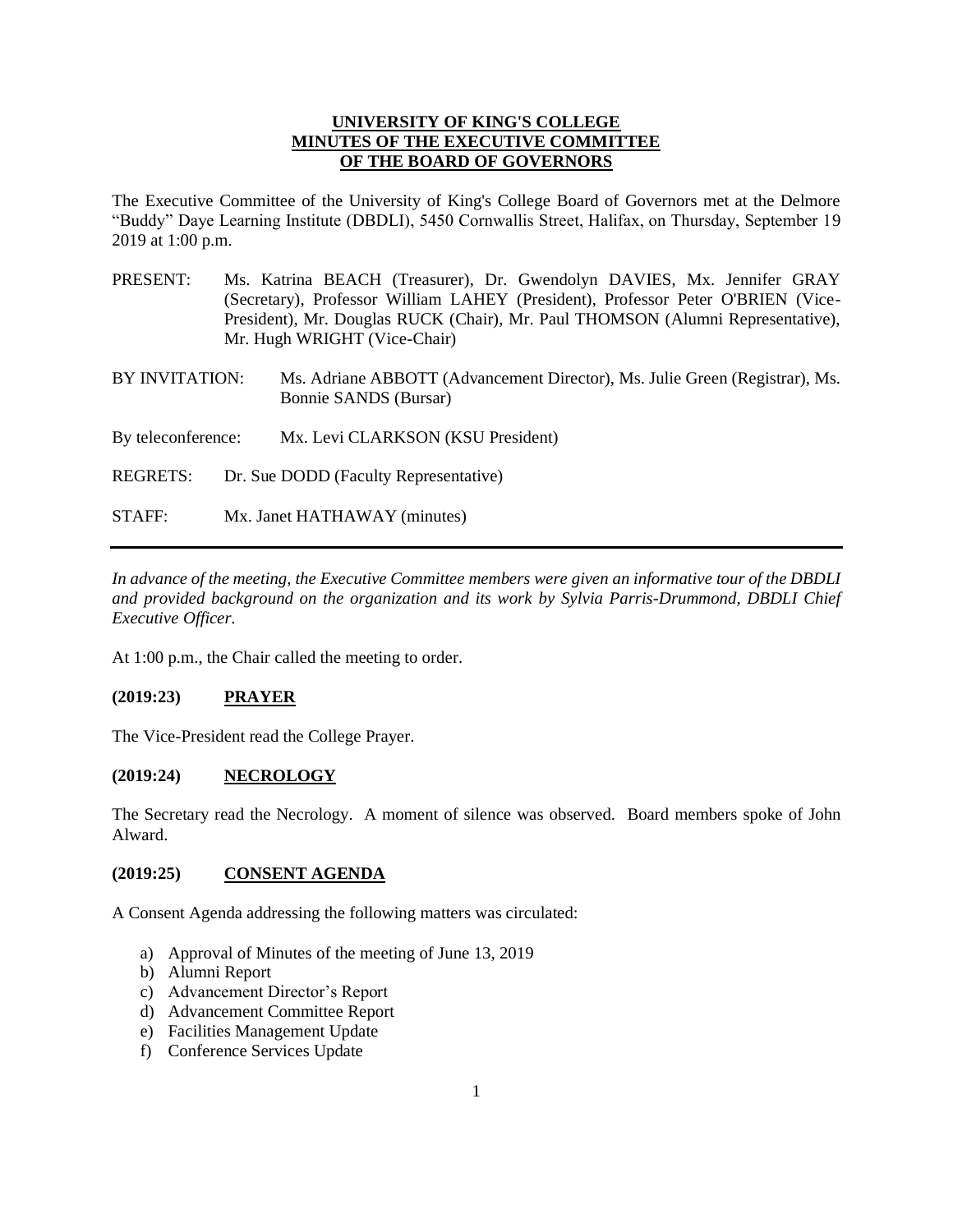#### **MOTION:** (Gray/Thompson) that the Consent Agenda be approved. **CARRIED.**

#### **(2019:26) BUSINESS ITEMS**

#### **a) 2019-2020 ENROLMENT AND OCCUPANCY UPDATES**

The Registrar reported on enrolment: the total headcount is now 904 students. There were 907 last year at this time. King's is increasing its upper year retention rate even though the FYP class is smaller. There is an overall 5% increase in the total number of first year students. The University is starting to see recovery in Ontario.

The Bursar noted that the residence occupancy maximum is 260. The budget included 240 students on move in day but the actual number was 253. Withdrawals to date bring that down to 248 [*subsequently corrected by the Bursar post-meeting to 248*], which is on par with fall withdrawals in the budget.

The Registrar reported that the FYP class this year started at 202 but there was a higher than usual withdrawal rate from FYP: many of those students stayed at King's but become undeclared students. The Registrar advised upon questioning from Board members that usually five to eight students drop FYP. There are now 194 FYP students; the hope was to have 196.

Board members asked about the change in Ontario tuition. The Registrar advised that a 10% reduction in Ontario tuition rates was of concern, so her office was proactive in having more bursaries available to offset that increase.

Board members asked why students had dropped out of FYP at the start of this term. The Registrar noted it was for a variety of reasons. Board members noted that student anxiety has been observed to be higher than usual this year, which has manifested itself in withdrawals from the FYP (but not from King's). The FYP Director and Associate Director are investigating further to see what supports can be provided. The Registrar noted that the hurricane was also a contributing factor to anxiety around campus.

The President noted that the size of the FYP class is important, but so is the size of the total student population, and King's is over 900. The other number to keep in mind is the total number of students, including graduate students in the Master of Fine Arts and Master of Journalism programs. There is better retention overall.

The Registrar noted that other metrics that might be helpful are: (i) that students who self-identified as belonging to an under represented group has increased from 59 to 76 this year; and (ii) that while a 2% growth in retention rate is sustainable, King's has had a 10% growth in retention rate.

Board members asked when the enrolment number was fixed. The Registrar advised that yesterday, September 18, was the last day to add/drop classes and was also tuition due day. Board members asked if the University was on track, or ahead, or behind with regard to multi-year projections. The President advised that he would feel much more confident if the FYP class had been above 200. However, this does not preclude the University from having a much more significant increase in future. The prediction is based on FYP, which opens a potential conversation about the right metrics to be focussing on. The Bursar advised that the overall head count is higher than budgeted.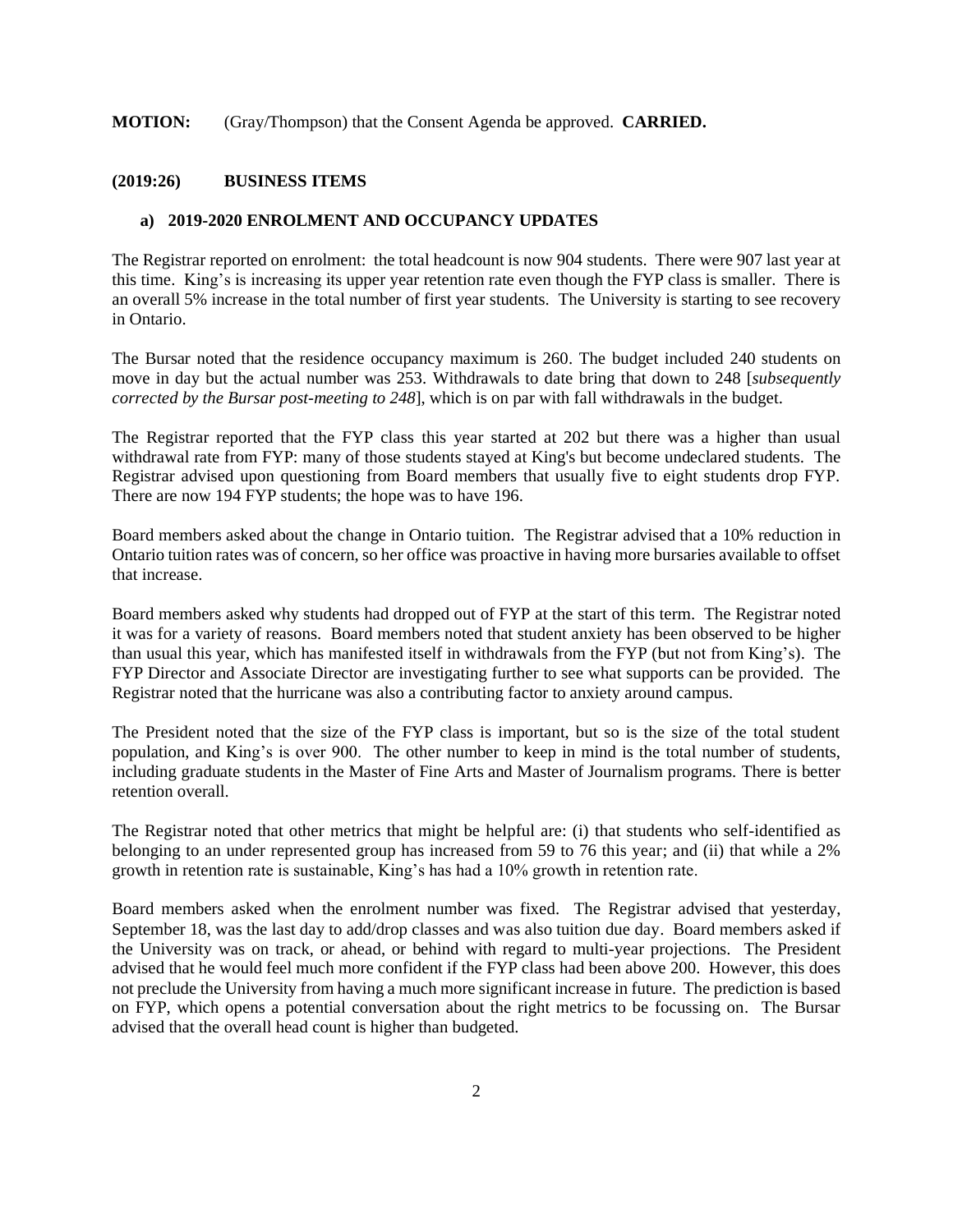#### **b) CHANGES TO RECRUITMENT PLAN**

The Registrar referred to her report in the meeting package. She advised that the University increased the conversion rate from the number who applied to the number who actually came to King's, so King's needs to increase the number who apply.

The Registrar pointed to actions being taken in that regard. The President is on the Board of EduNova, which gives King's better access to information about how the programs of EduNova can help King's with international recruitment efforts. The University had stepped back from international recruitment over the past few years, with the exception of New England, because of the expense in recruiting there. EduNova is a good approach because King's is able to be specific and targeted.

The Registrar reported that she and the Advancement Director worked together in tailoring messages. The University plans to increase recruitment collaboration with Dalhousie. King's is also working more on enhanced advertising and a digital media strategy. The University is working with a media buyer who will help target markets and reach students in those markets. There have been thousands of additional visits to the website, which is a positive sign.

King's has started posting webinars and will do a lecture tour and in-person events in certain markets. The in-person connection makes a huge difference. The Registrar advised that some success has arisen through sustaining connections with key schools, and King's has expanded out from those schools into more geographic areas. The University has also made changes in tour programs – when her office can get students on campus, there is a better chance they will attend. Campus tours are also student-led.

Availability of scholarships and bursaries is a key message and it helps in the conversion stage. Credibility and recognition, the association with the University of Calgary Law School, and the Maclean's university issue editorial and advertising will help. The Scholarly Inquiry into King's Connection to Slavery has brought recognition, as has the hiring of the Sexualized Violence Prevention and Response Officer (SVPRO). All of these items are embedded in recruitment messaging.

Board members asked if in relation to diversity, whether there is a specific strategy to go and target various populations. The President advised that Armbrae Academy holds a program for high school students from across the city, which is hosted at King's. Last year, there were 45-50 students. This year, the theme is "truth in untold stories" and slavery will be an example. Lawrence Hill will be the keynote speaker. The University will be reaching out to teachers of African Canadian history to bring students to campus for that event.

The Advancement Director reported that she is talking to School of Journalism Director Tim Currie about a community gift of \$10,000 from Global News to King's to work with the re-established black journalists association.

The President noted that he and Athletics Director Neil Hooper have been working with UP Basketball, a program for junior high school age youth, many of whom are African Nova Scotian. The program, which uses King's gym, has a mentoring component and the organizers would like to add a tutoring component to it.

The President also advised there is a new journalism course that the University hopes to get funding for from an outside organization that will take King's students out into the Mi'kmaw community for a month.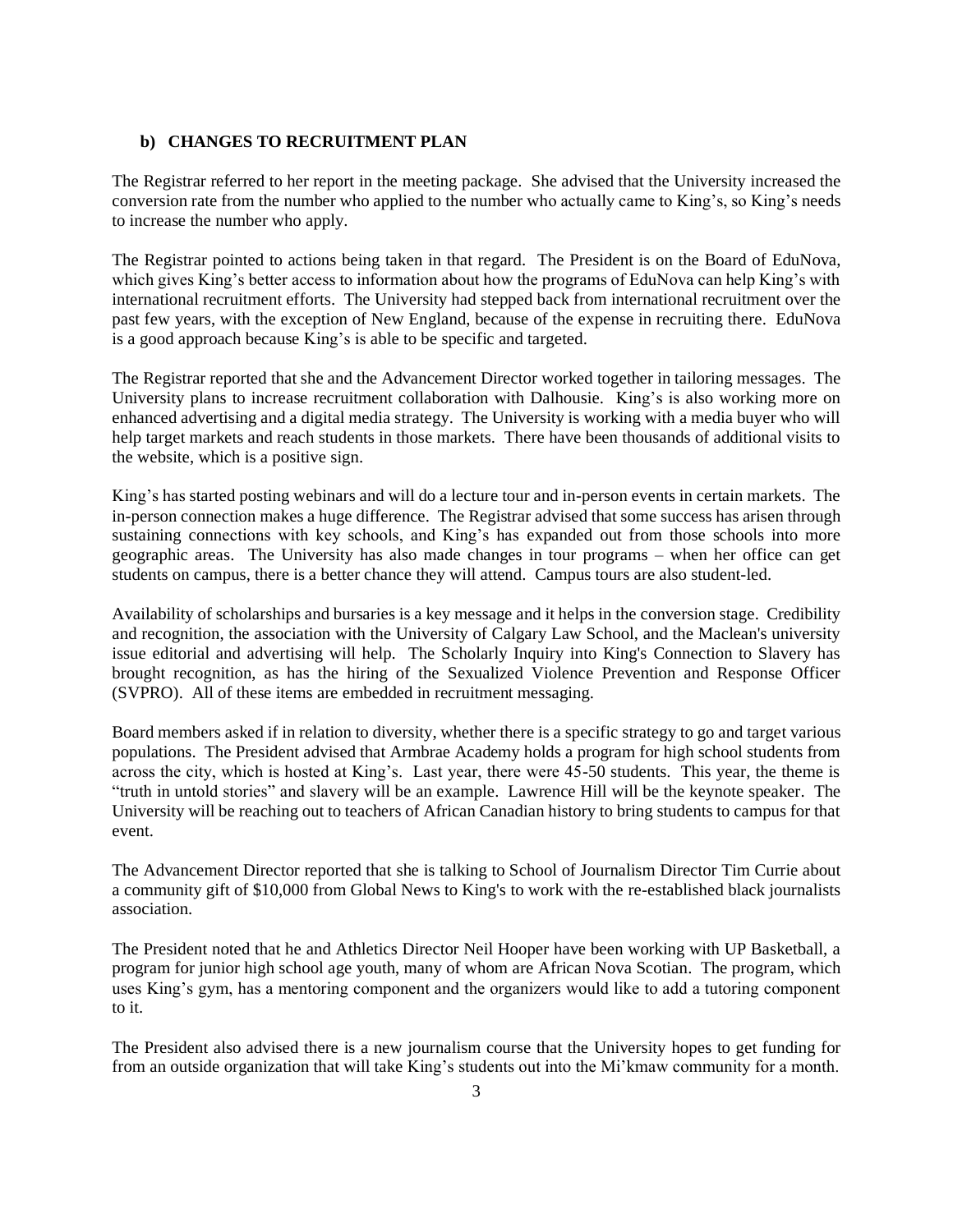## **c) ALIGNMENT OF RESPONSIBILITIES FOR MARKETING BETWEEN REGISTRAR'S OFFICE AND ADVANCEMENT**

The Registrar referred to the meeting package and noted that in 2014, there had been a restructuring when the marketing component was moved from the Registrar's Office to the Advancement Office. Process improvements are required. The additional position in Advancement has improved the storytelling of success stories on social media and messaging across mediums. The storytelling component of recruitment will remain in Advancement, but if a poster is needed to promote an open house, that will remain in the Registrar's Office. The increased focus on digital media – King's can put more digital marketing in focus areas more quickly – has evolved competency in that side of direct communication in the Registrar's Office.

The Advancement Director advised that one of the major catalysts was the extra funding provided in the marketing budget that has allowed the hiring of a digital marketing firm to help with storytelling. This is a new structure that is already proving to be much better than in years past, and which should be more effective. Digital media platforms have exploded – some are up 700%.

The Registrar noted that Maclean's gave the University a favourable rate for a full page ad and an editorial in the Maclean's ranking issue. The Maclean's issue is dated November but will be on stands October 3. The Registrar noted this will help King's, as the issue appears at the start of the recruiting season.

The Registrar also advised that there will be a blue bus driving around the province with the King's logo and Blue Devils on it. There will be a happy hour in the gym on September 27 and the Blue Devils bus is scheduled to roll into the Quad at that time.

Board members responded favourably to King's social media activity.

## **d) 2019-2020 FINANCIAL UPDATE**

The Bursar noted that the financial update provided to the Finance, Audit and Risk (FAR) Committee meeting was prepared in early September while enrolment was still fluctuating. The forecast being presented today reflects an updated headcount figure of 904, down from the 921 figure provided to FAR. This results in a surplus of \$479,000 rather than \$630,000 which is \$324,000 higher than budget. All other variances are insignificant with the exception of salaries and benefits which are lower than budget primarily due to the timing of hires which do not represent permanent savings.

## **e) DALHOUSIE FINANCIAL AGREEMENT PROPOSAL SUMMARY**

The Bursar reported that King's received a proposal from Dalhousie on August 1, which she summarized.

At 2:02 p.m., the KSU President joined the meeting by teleconference.

**MOTION:** (Wright/Beach) that the Board of Governors' Executive Committee move into an *in camera* discussion on the Dalhousie proposal. **CARRIED.**

The meeting moved to an *in camera* discussion.

**MOTION:** (Wright/Beach) that the Board of Governors' Executive Committee move out of the *in camera* discussion. **CARRIED.**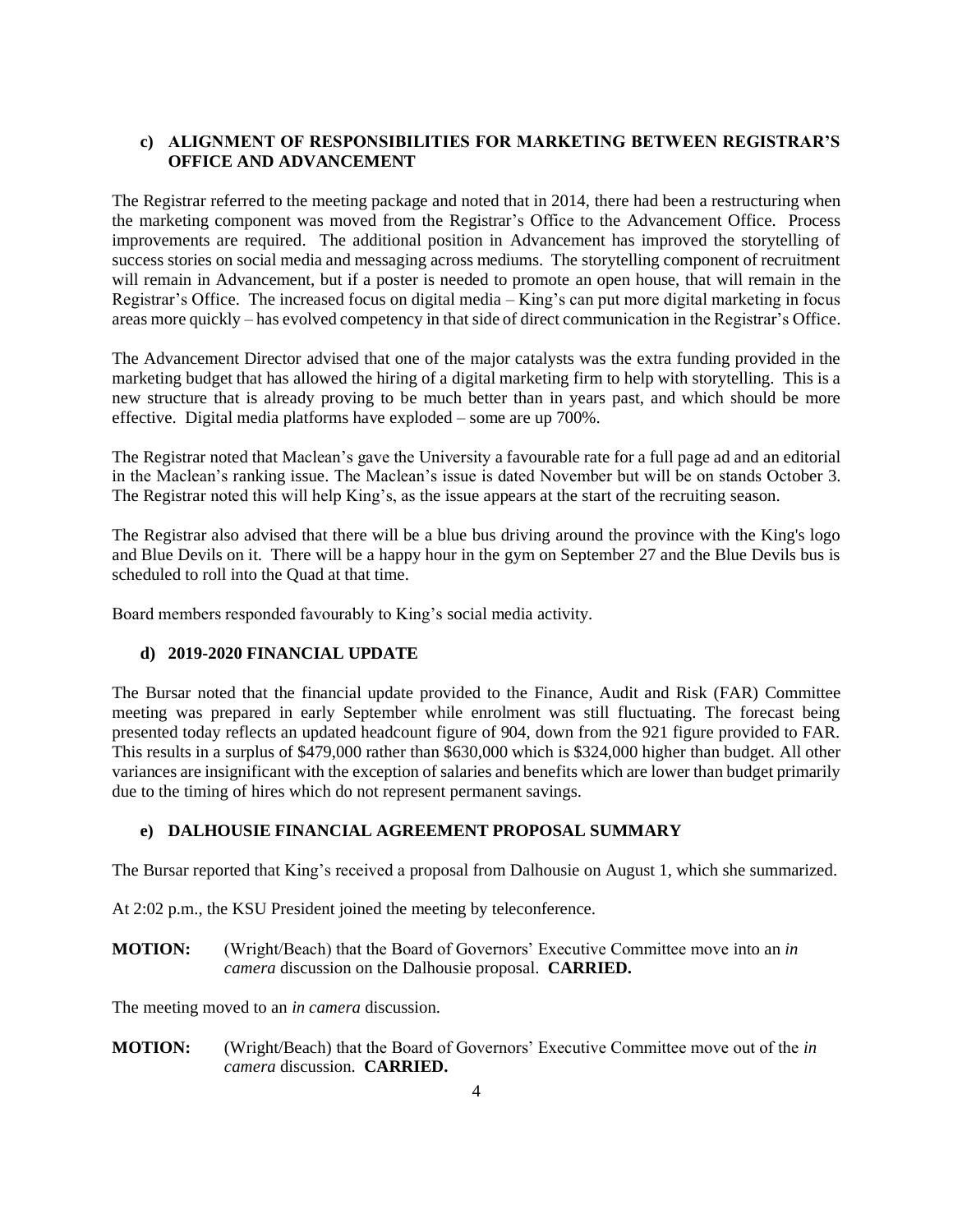## **f) AMENDMENT TO RESOLUTION – "THREE-YEAR FRAMEWORK FOR INVESTING INTERNALLY RESTRICTED FUNDS TO ACCOMPLISH STRATEGIC OBJECTIVES"**

The Bursar noted that in March the Board approved an amendment to this resolution to remove the timeframe specified for spending on scholarships, bursaries and awards from the internally restricted funds to allow for the offering of renewable scholarships over multiple years. Instead of spending a specified amount of money each year over a three-year period, the Board instead authorized the overall spending amount without regard for timeframe. This amendment is to apply the same methodology to the other components of the June 21, 2018 resolution, to remove the timeframe but authorize the overall amount of spending.

The amending resolution would read as follows:

*Be it resolved that the resolution of the Board adopted on June 21, 2018, as stated above, be amended as follows:*

- *From the Reserve Fund, the Bicentennial Fund or from a combination of the two funds, up to \$250,000 in additional spending on student employment;*
- *From the Reserve Fund, up to \$300,000 in additional spending on recruitment-related activities of the Registrar's Office and communications and marketing activities tied to recruitment of the Advancement Office; and*
- *From the Reserve Fund, the Bicentennial Fund or from a combination of the two funds, up to \$500,000 to establish or support initiatives including but not limited to an academic enrichment fund, the Humanities for Young People Program, Public Humanities, a journalism camp for high school students, a choral music camp for high school students and a staff development fund.*
- *The Bursar will provide an accountability report annually to the Board of Governors at the June meeting showing actual expenditures made under this resolution in the most recent fiscal year as well as total spending to date under this resolution to the end of the fiscal year.*
- **MOTION:** (Beach/Gray) that the Executive Committee recommend that the Board approve this amendment. **CARRIED.**

#### **(2019:27) CHAIR'S REPORT**

The Chair delivered a brief report in which he stated his appreciation for the Executive Committee attending at DBDLI for this meeting. He thanked the President for his work, who in turn thanked the "team".

At 2:15 p.m., the Treasurer left the room.

#### **(2019:28) PRESIDENT'S REPORT**

The President advised that in the next 12 months King's will accomplish the following:

• The University will have hired two new faculty members with the objective of increasing diversity at the University.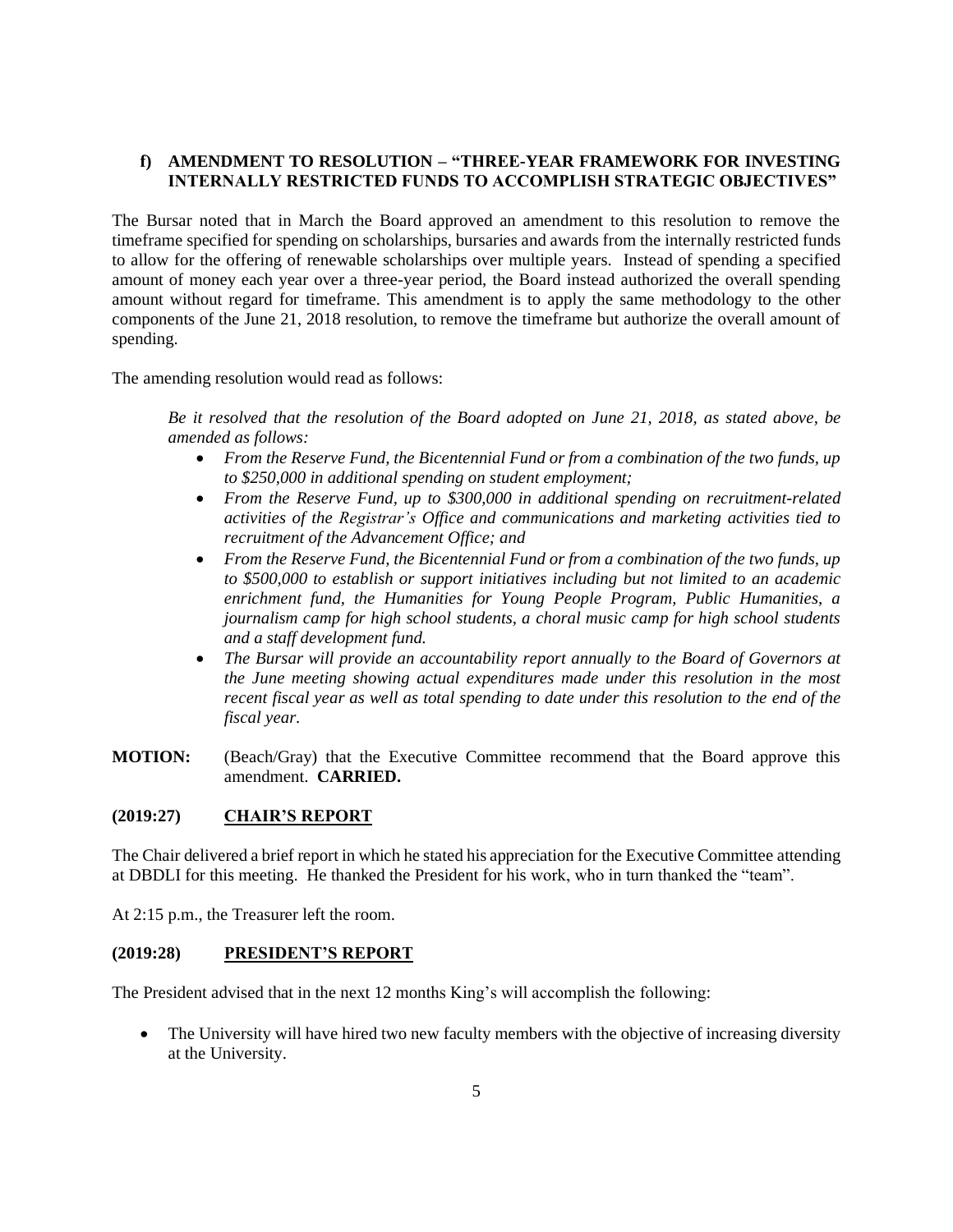- The University will have a Public Humanities certificate program.
- The University will have a stand-alone part-time Equity Officer to complement our stand-alone SVPRO.
- A major gifts campaign will have been launched.
- King's will have restored Chapel, Middle and Radical Bays residences.
- The University will have a new MOU with Dalhousie.
- There will be progress on activity related to recruiting more international students.
- The University will have implemented some of the measures in the draft Human Resources Management Framework that was circulated, and in doing that, will have a higher level of staff and employee engagement in King's as a place to work.
- Diversity and inclusion will have had significant success in many initiatives in increasing diversity and inclusion on a sustained basis.

At 2:20 p.m., the Treasurer rejoined the meeting.

Board members noted that the MOU with the Council of Nova Scotia University Presidents (CONSUP) does not regulate international student fees. The President noted that King's would probably set international fees that synchronize with Dalhousie's because of the difficulty of doing anything else.

The President advised that he has been advocating for more government money for King's and for Nova Scotia universities in general.

# **(2019:29) KING'S STUDENTS' UNION REPORT**

The King's Students' Union President gave the KSU report.

- They noted the hiring of Jordan Roberts as the University's first SVPRO and said they have been discussing ways to make the Sexualized Violence Policy and her position accessible to students, what students' concerns around sexualized violence are, and the ways that the SVPRO and the KSU can collaborate.
- KSU participated in Canadian Federation of Students Campus QT events in partnership with CFS over the summer as alternative Pride programming.
- KSU has hired a new Hospitality Coordinator.
- KSU held a barbecue for MFA students in August and arranged for the Galley and Wardroom to be open while they were on campus.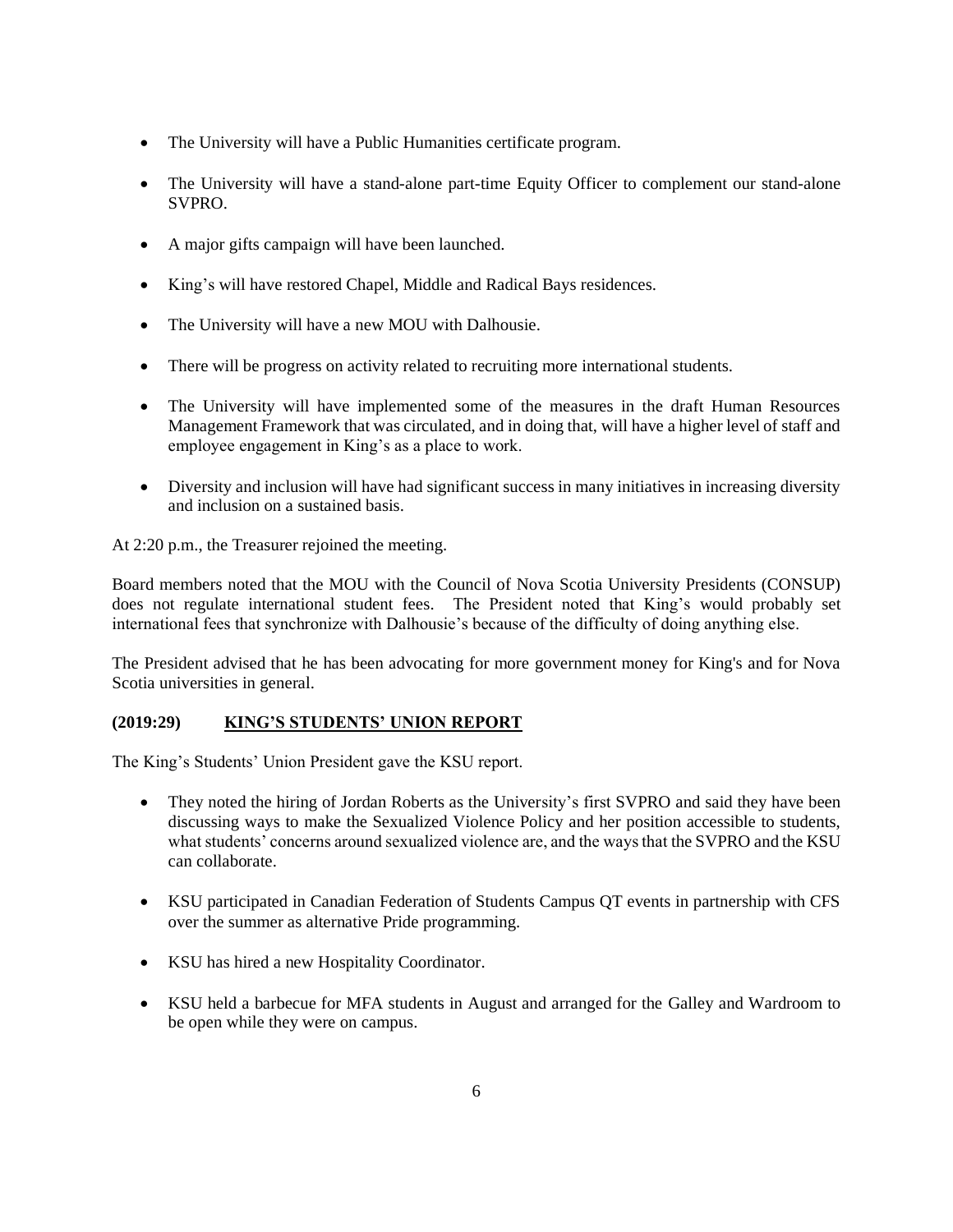- KSU's Student Life Vice-President and President spoke about the KSU at Residence don training, and the President spoke to the new University recruiters about KSU's services to students.
- KSU's Orientation Week coordinators Sabby Somji, Sam Delaney, and Meg Smith worked with the KSU President and Student Life VP during the summer to organize RetrO-Week. Events included Stargazing in the Quad, harm reduction workshop with South House, Gym 101, Dal campus tour, Society Fair, movie night in the quad, and crafts in the yurt.
- KSU had an Introduction to Activism Tea Party where they handed out a zine with student activist terminology.
- The KSU President attended Matriculation and shook the hands of incoming students who had signed the Matricula.
- The External Vice-President and the CFS National Deputy Chairperson hosted a Fight the Fees meeting on September 18, the day tuition was due, giving students information about tuition fees in Nova Scotia and at King's, and information on how to access the DSU food bank and other supports, as well as how to apply for a bursary at King's.
- The KSU has seen the President's draft of the Equity Officer's job description, which will go to the Equity Committee for review as well as to the Equity Officer Search Committee, which will follow the same member structure as the Sexualized Violence Policy Implementation Committee and include the KSU President and three student representatives.
- During the federal election, advanced polling stations will be on campus in the Wilson Common Room from October 5-9 so students can vote.

At 2:30 p.m., the Vice-Chair left the meeting.

## **(2019:30) VICE-PRESIDENT'S REPORT**

The Vice-President reported that many of his projects had intersected with the President's. He noted the hiring of the SVPRO and the enthusiasm across campus for this appointment. It was done in record time. King's had a high volume of applications. His reported provided links to Jordan Roberts' presence in local media as the SVPRO. She has been doing great work on campus and raising the profile of the position. She will appear at the Board meeting in October.

## **(2019:31) REGISTRAR'S REPORT**

The Registrar's Office has had 190 in-person visits from students at the start of this term, up from 100 students during the same time period a year ago.

The Registrar's Office was renovated this summer, and during the renovations, some of her staff members were temporarily housed in the Library.

## **(2019:32) GOVERNANCE, HUMAN RESOURCES AND NOMINATING COMMITTEE REPORT**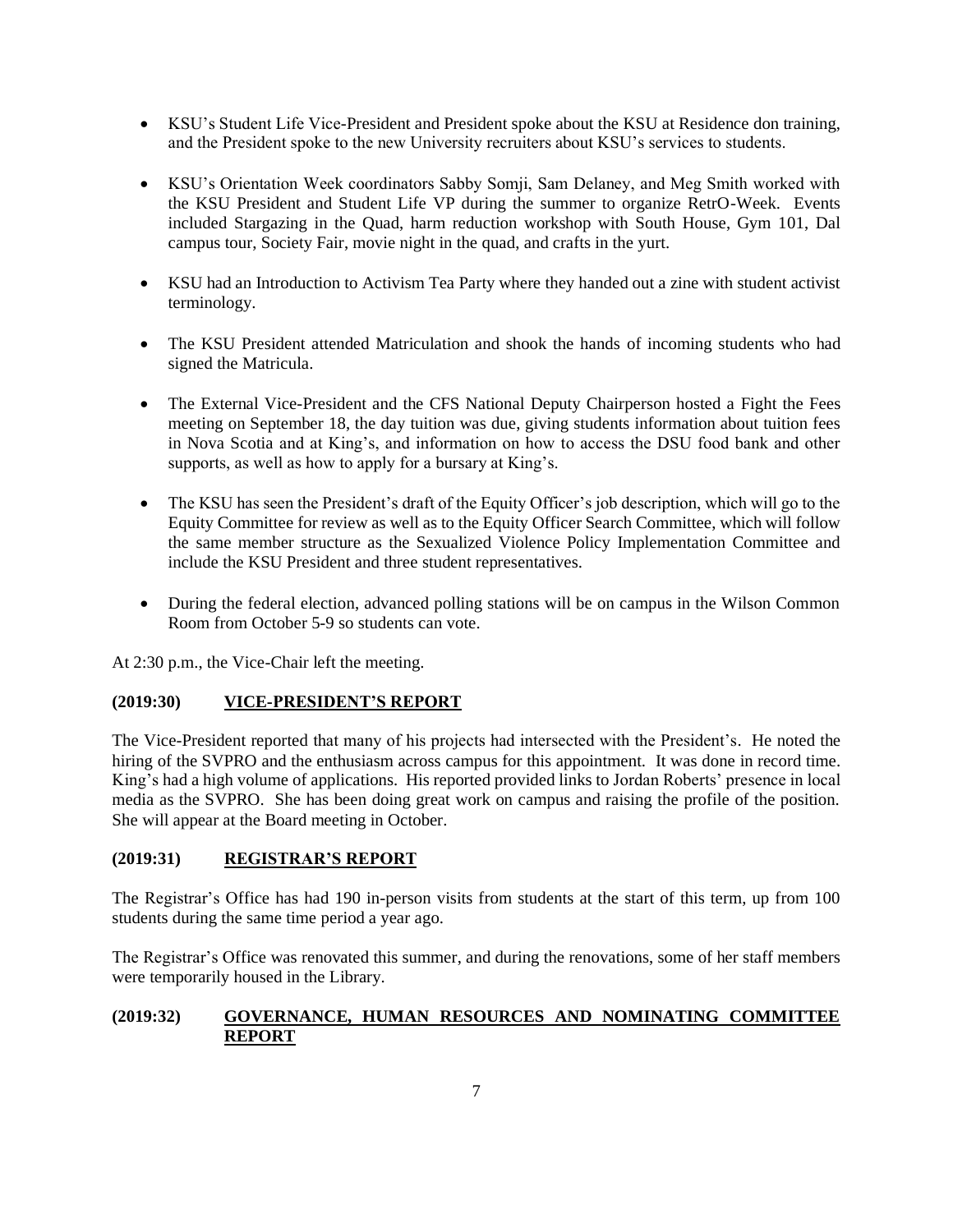The Secretary, as Chair of the Governance, Human Resources and Nominating Committee (GHRNC), discussed her report that had been sent out in the meeting package. She advised that Mr. Wright is vacating the position of Vice-Chair after this meeting and there was a nomination for the position.

At 2:36 p.m., Dr. Davies left the meeting.

**MOTION:** (Gray/Thompson) that the Executive Committee recommend to the Board that Dr. Gwendolyn Davies become Vice-Chair of the University of King's College Board of Governors. **CARRIED.**

At 2:38 p.m., Dr. Davies rejoined the meeting.

The Secretary said she would bring forward the Diocese of Nova Scotia vacancy at a later date.

The Secretary advised that Ms. Rosalie Courage would be appointed Chair of the Advancement Committee and Mr. Hugh Wright would be appointed Chair of the Campus Planning Committee and she welcomed interest in or suggestions for Executive Committee representation (two Board positions).

The Secretary thanked Ms. Pamela Hazel in the President's Office, for the amount of work Ms. Hazel did during the past summer to consolidate the governance documents.

**MOTION:** (Gray/Beach) moved that the Executive Committee recommend to the Board that Ms. Rosalie Courage be appointed Chair of the Advancement Committee and Mr. Hugh Wright be appointed Chair of the Campus Planning Committee. **CARRIED.**

The Secretary noted another item in her report related to deletion of s. 8(3) of the By-laws. The final item is the renewal of the President's appointment, and the plan and schedule would be discussed *in camera*.

#### **(2019:33) OTHER BUSINESS**

No other business was noted.

## **(2019:34)** *IN CAMERA*

**MOTION:** (Gray/Davies) that the Board of Governors' Executive Committee enter an *in camera* discussion. **CARRIED.**

The meeting moved to an *in camera* discussion.

- **MOTION:** (Gray/Davies) that the Board of Governors' Executive Committee move out of the *in camera* discussion. **CARRIED.**
- **MOTION:** (Ruck/Gray) that the Board of Governors' Executive Committee bring effect to the inflationary adjustment agreed to by the Board *in camera* at the Board's June 2019 meeting. **CARRIED.**

The meeting of the Board of Governors' Executive Committee was adjourned at 3:40 p.m.